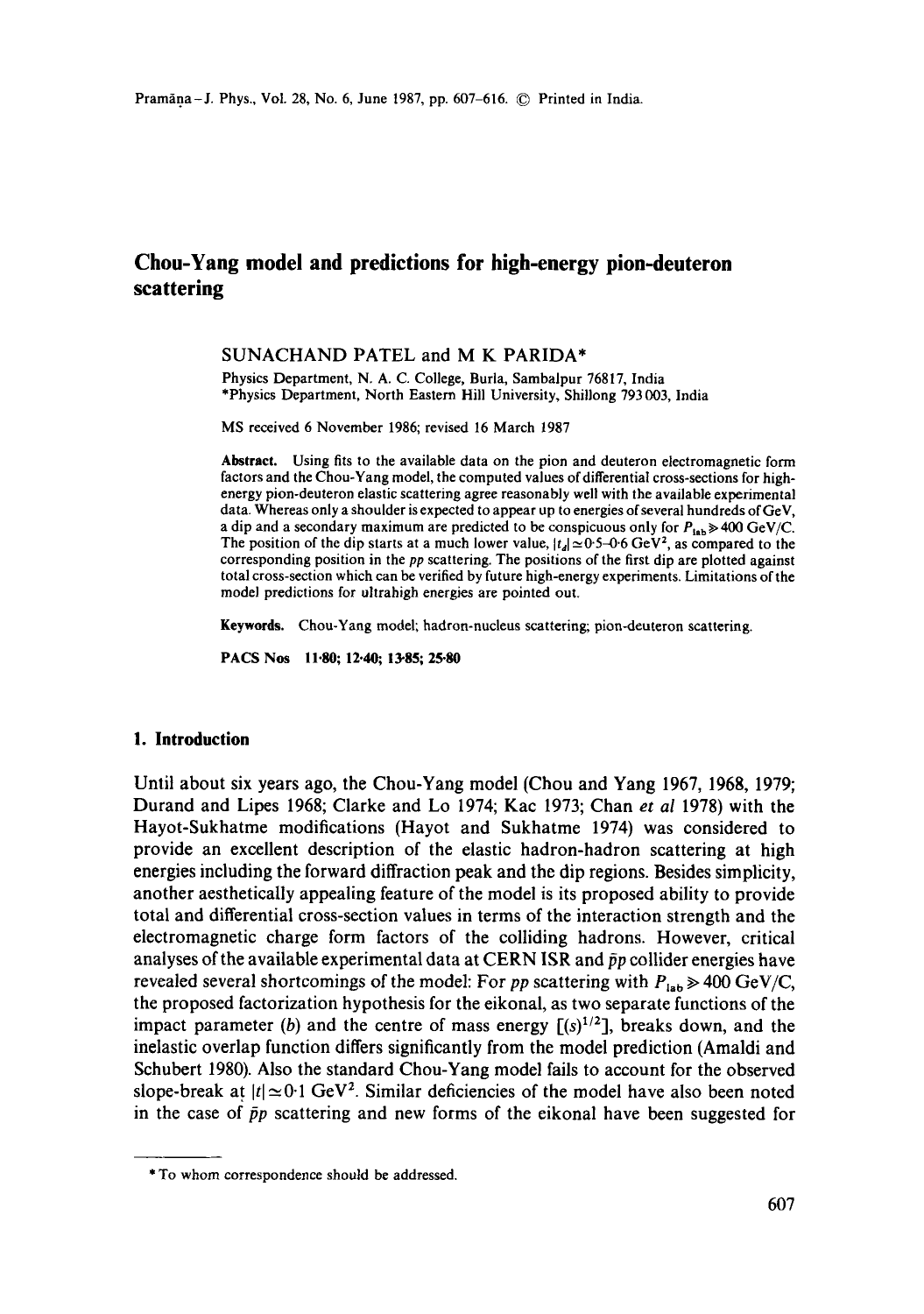better description of the data at the ISR and collider energies (Chou and Yang 1983; Fearnley 1985).

In spite of these and other shortcomings, the model has still several impressive successes (Chou and Yang 1968, 1979; Durand and Lipes 1968; Clarke and Lo 1974; Kac 1973; Chan *et al* 1978). For  $P_{\text{lab}} \leq 400 \text{ GeV/C}$ , it provides a good description of the elastic differential cross-section data for *pp* and  $\pi^{\pm}$  *p* scattering existing in the forward peak and the dip regions. At the ISR energies, the *pp* differential cross-section data for values of |t| somewhat below the dip region ( $|t| \leq 1.1$  GeV<sup>2</sup>) are reasonably well represented by the model; besides, as noted by Chou and Yang (1979), the predicted dip position, as a function of total cross-section, agrees well with the experimental data. At the CERN collider energies also, a reasonably good description of the gross features of the differential cross-section data is possible for  $\bar{p}p$  scattering within a limited |t| range below the dip. For example, at  $(s)^{1/2}$  = 546 GeV, gross features are well reproduced for  $|t| \lesssim 0.5$  (0.75) GeV<sup>2</sup> when real part effects are neglected (included) (Fearnley 1985). Expecting similar successes of the model, we make predictions for high-energy hadronnucleus scattering in this paper so that successes and failures of the model can be assessed, partially, by using the available data at limited values of  $P_{lab}$  and |t| and perhaps completely, by future high-energy experiments. In this paper, we use the Chou-Yang model with Hayot-Sukhatme modifications and the well-known fits to the pion and deuteron charge form factors, to predict differential cross-section and its possible structures.

The paper is planned in the following manner: In  $\S$  2, we briefly describe the formulas relevant to the model. In § 3, the predictions of the model are reported. In § 4, we discuss our results and their range of validity.

### **2. Theoretical aspects of the model**

Ignoring the real part and spin effects at high energies, the scattering amplitude, *A(s, t),*  for pion-deuteron scattering and its differential cross-section *da/dt* can be expressed as

$$
d\sigma/dt = \pi |A(s, t)|^2, \qquad (1)
$$

$$
A(s, t) = \int \frac{d^2 b}{2\pi} [1 - S(b)] \exp(i\mathbf{k} \cdot \mathbf{b})
$$
 (2)

where  $S(\mathbf{b}) = \exp[-\Omega(\mathbf{b})]$  (3)

with  $k^2 = -t$ , t being the square of four-momentum transfer. Here **b** is the twodimensional impact parameter and  $\Omega(b)$  is the opaqueness function, whose Fourier transform can be related to the pion and the deuteron form factors,

$$
\langle \Omega \rangle = \mu F_{\pi}(t) F_{d}(t). \tag{4}
$$

In the above expression  $\mu$  is the  $\pi^- d$  interaction strength which is generally a function of s, the square of centre of mass energy. Using equation (4) in (2), the scattering amplitude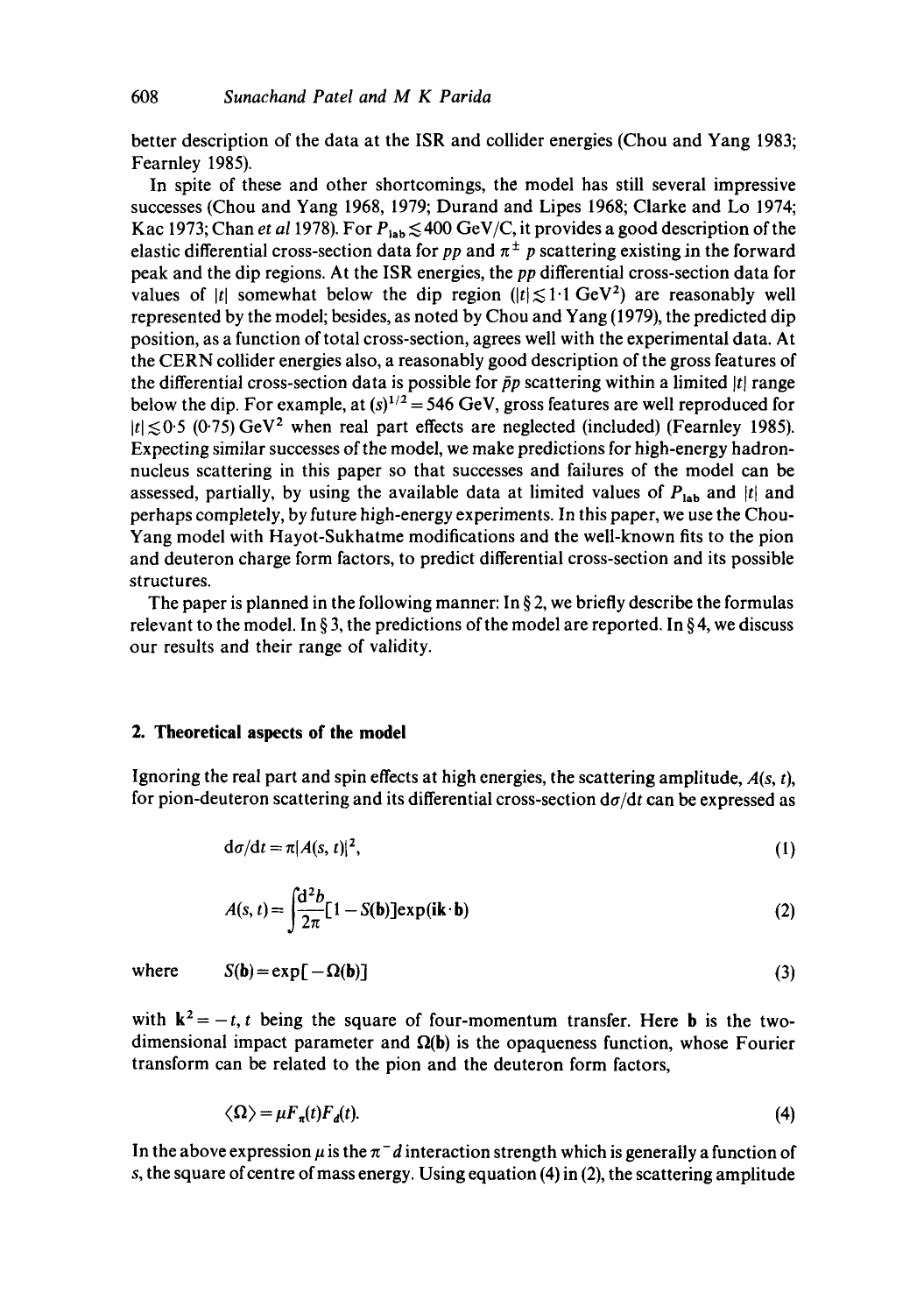can be written as a series in increasing order of the convolution products of form factors,

$$
A(s, t) = \mu F_{\pi}(t) F_d(t) - \frac{\mu^2}{2!} F_{\pi}(t) F_d(t) * F_{\pi}(t) F_d(t)
$$
  
+ 
$$
\frac{\mu^3}{3!} F_{\pi}(t) F_d(t) * F_{\pi}(t) F_d(t) * F_{\pi}(t) F_d(t).
$$
 (5)

The method of computation is simplified by assuming an exponential form of parametrization for the product of the two-form factors,

$$
F_n(t)F_d(t) = \sum_{i=1}^{4} a_i \exp(-b_i|t|)
$$
 (6)

leading to the scattering amplitude

$$
A(s, t) = \mu \sum_{i} a_{i} \exp(-b_{i}|t|) - \frac{\mu^{2}}{2!} \sum_{i,j} \frac{a_{i} a_{j}}{2 Y_{ij}} \exp\left(-\frac{b_{i} b_{j} |t|}{Y_{ij}}\right) + \frac{\mu^{3}}{3!} \sum_{i,j,l} \frac{a_{i} a_{j} a_{l}}{2^{2} Y_{ijl}} \exp\left(-\frac{b_{i} b_{j} b_{l} |t|}{Y_{ijl}}\right) - \frac{\mu^{4}}{4!} \sum_{i,j,l,m} \frac{a_{i} a_{j} a_{l} a_{m}}{2^{3} Y_{ijlm}} \exp\left(-\frac{b_{i} b_{j} b_{l} b_{m} |t|}{Y_{ijlm}}\right) + \dots
$$
(7)

where

$$
Y_{ij} = b_i + b_j,
$$
  
\n
$$
Y_{ijl} = Y_{ij}b_l + b_ib_j,
$$
  
\n
$$
Y_{ijlm} = Y_{ijl}b_m + b_ib_jb_l.
$$
\n(8)

Using the optical theorem and the series (7), the total cross-section can be related to the interaction strength at a given energy as

$$
\sigma_T^{\pi d} = \mu - \frac{\mu^2}{2!} \sum_{i,j} \frac{a_i a_j}{2 Y_{ij}} + \frac{\mu^3}{3!} \sum_{i,j,i} \frac{a_i a_j a_i}{2^2 Y_{ijl}} - \frac{\mu^4}{4!} \sum_{i,j,l,m} \frac{a_i a_j a_l a_m}{2^3 Y_{ijlm}} + \dots
$$
 (9)

Assuming that the above series converges sufficiently rapidly, so that it approximately terminates after a finite number of terms,  $\mu$  can be calculated numerically to match the total cross-section data at the given energy. Alternatively, we also calculate the total cross-section values for assumed values of  $\mu$  at higher energies where neither total nor differential cross-section measurements are available.

## **3. Predictions on differential cross.sections**

Available experimental data on the pion form factor are well represented by the familiar vector dominance formula

$$
F_{\pi}(t) = 1/[1 + (|t|/m_{\rho}^{2})]. \tag{10}
$$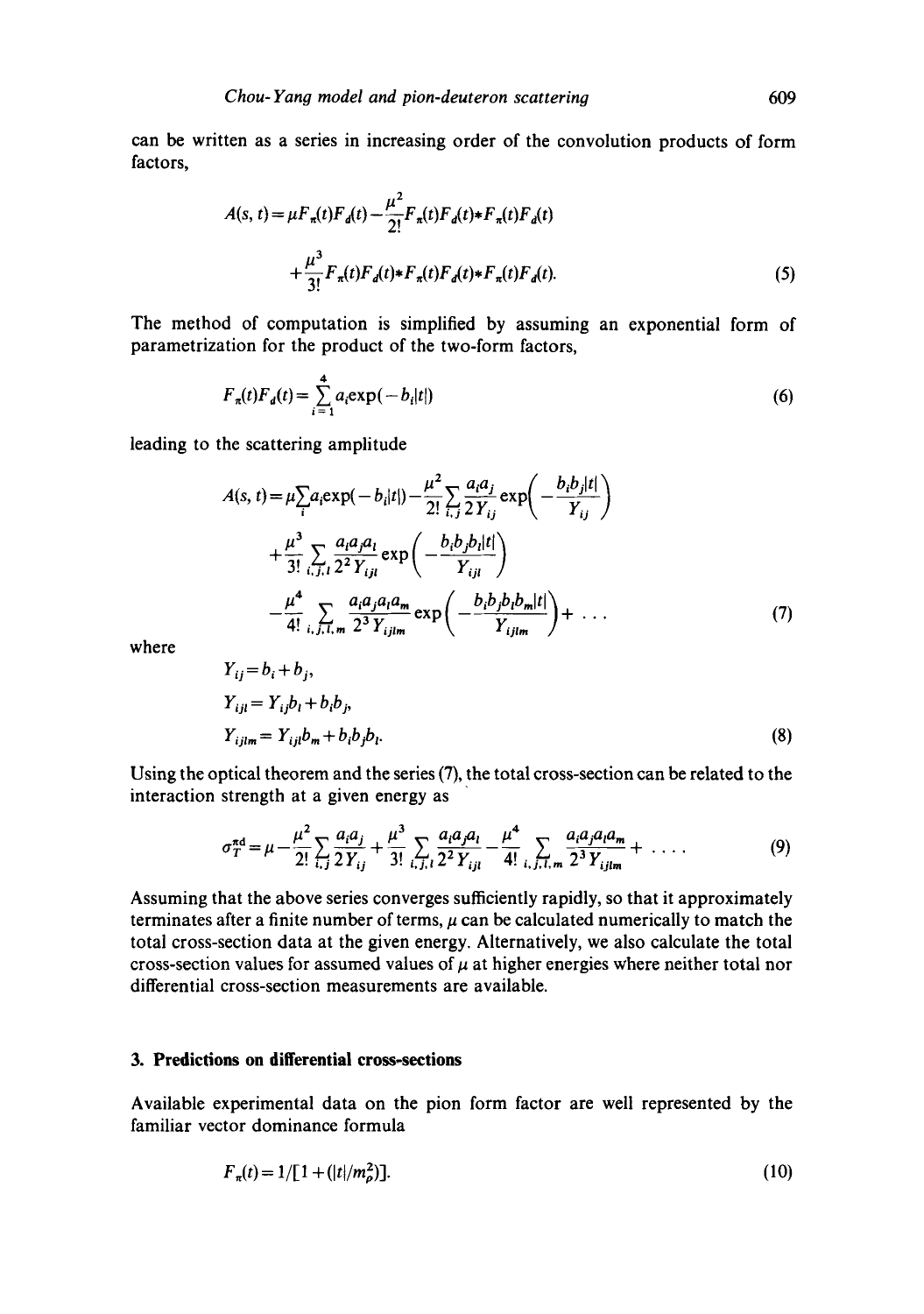where

Throughout this paper we use all masses in GeV and t in  $GeV^2$ . The square of the deuteron charge form factor has been well approximated by the analytic representation (Parida 1979; Parida *et al* 1983),

$$
F_d^2(t) = \frac{e_0 \exp(-\alpha z)}{e_0 + e_1 t + e_2 t^2 + e_3 t^3 + h(t) + \frac{2}{3} m_\pi^2 / \pi},
$$
\n
$$
z(t) = \{\ln([\left(-(t/t_a)^{\frac{1}{2}}\right] + \left[(-t/t_a) + 1\right]^{\frac{1}{2}})\}^2
$$
\n
$$
h(t) = \frac{2}{\pi} \frac{k^3}{\sqrt{t}} \ln\left[\frac{k}{m_\pi} + \left(\frac{k^2}{m_\pi^2} + 1\right)^{1/2}\right] - \frac{ik^3}{\sqrt{t}}
$$
\n
$$
k = \left(\frac{t}{9} - m_\pi^2\right)^{1/2}
$$
\n
$$
\alpha = 0.858, \qquad e_0 = 0.947 \text{ GeV}^2,
$$
\n
$$
e_1 = 5.772, \qquad e_2 = 111.97 \text{ GeV}^{-2},
$$
\n
$$
e_3 = 0.188 \text{ GeV}^{-4}, \qquad t_a = 0.033 \text{ GeV}^2.
$$
\n(12)

Using formulas (10)-(12), we first obtain the curve for the function  $F_a(t)F_d(t)$  as a function of |t| in the spacelike region for  $0 \le -t \le 10 \text{ GeV}^2$  and then fit this curve by formula (6). The best fit is shown in figure 1 and has the following parameters

| $a_1 = 0.647$ ,              | $b_1 = 15.98 \text{ GeV}^{-2}$ ,  |      |
|------------------------------|-----------------------------------|------|
| $a_2 = 0.320$ ,              | $b_2$ = 7.984 GeV <sup>-2</sup> , |      |
| $a_3 = 0.018$ ,              | $b_3 = 1.985 \text{ GeV}^{-2}$ ,  |      |
| $a_4 = 2.7 \times 10^{-4}$ , | $b_4 = 0.492 \text{ GeV}^{-2}$ .  | (13) |

In figure 1 the circles represent the product function  $F(t) = F<sub>\pi</sub>(t)F<sub>\phi</sub>(t)$  as given by formulas  $(10)$ - $(12)$  and the solid-tune is the fit by the formula  $(6)$  with the parameters given in (13). Visually, this appears to be an excellent fit. Since the experimental data on the deuteron (pion) form factor is available up to  $|t| = 6 \text{ GeV}^2 (2 \text{ GeV}^2)$  and the formula  $(11)$  ((10)) fits them very well, we propose that the four-exponential fit given by (6) is a very good approximation to the product function at least upto  $t = 2 \text{ GeV}^2$ . To make the model calculations more reliable, our predictions on the differential cross-sections at various energies are confined to the region  $|t| \lesssim 2 \text{ GeV}^2$ .

In order to calculate the differential cross-section, we have first calculated the interaction strength  $\mu$ , for a given value of total cross-section using (9) with values of parameters given by (13). The value of  $\mu$  and other parameters were then used in (1) and (7) to calculate the differential cross-sections. For our calculations we have retained the first five terms in (8) and (9) as the higher order terms were not found to be significant. For example, at the available laboratory momentum  $P_{lab} = 9 \text{ GeV/C} (15.2 \text{ GeV/C})$  the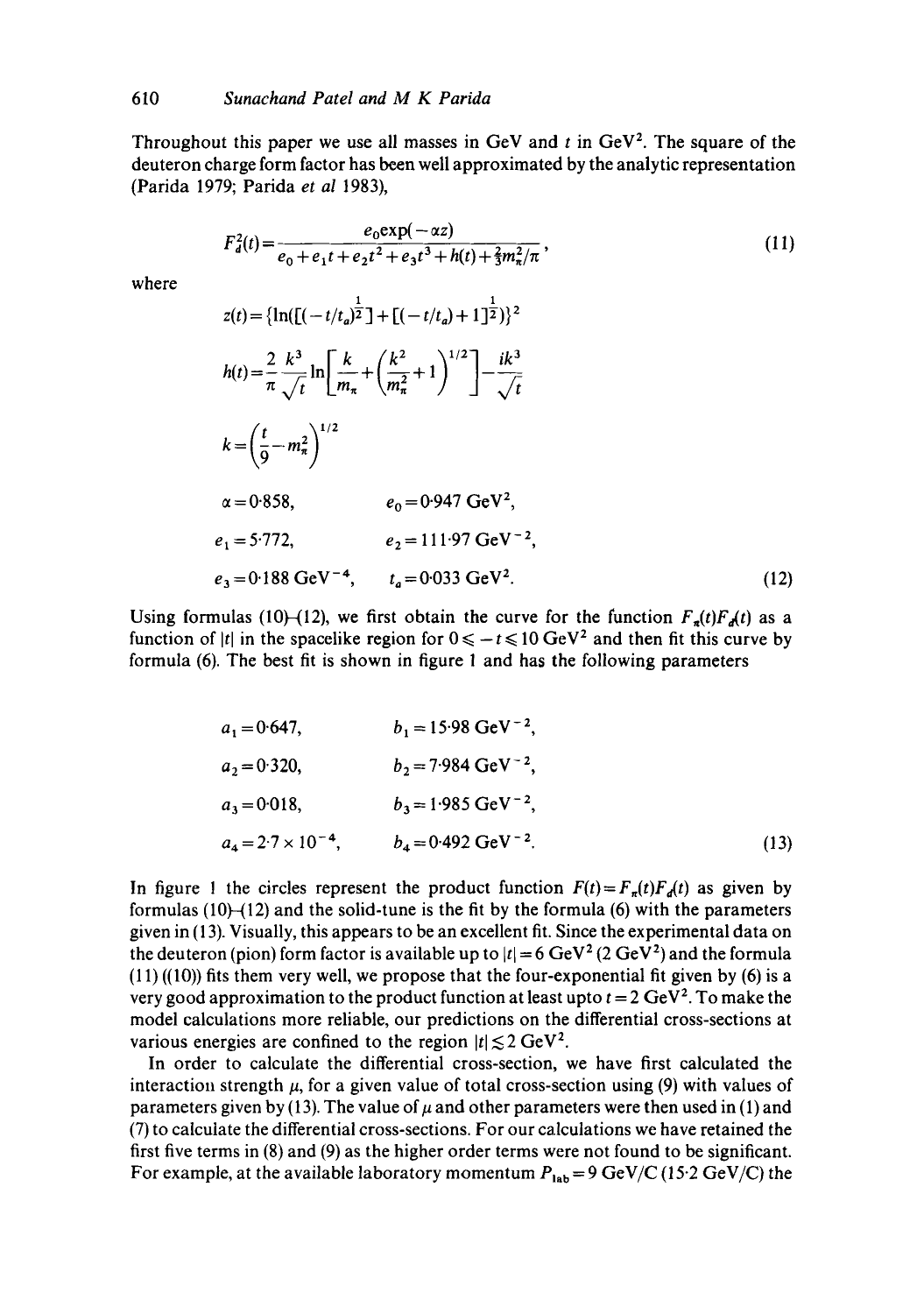

Figure I. Demonstration of the agreement between the product function of the pion and the deuteron form factors and the four exponential approximation given by equation (6) with the parameters given in (13).

formula (9) yields  $\mu = 11.58 \text{ GeV}^{-2}$  (10.76 GeV<sup>-2</sup>) corresponding to the measured value (Bradamante *et al* 1970) of total cross-section,  $\sigma_T = 50.0$  (46.8) mb. The predicted values of the differential cross-section at each of these values as a function of *Itl* are shown in figure 2 by the solid lines. Agreement with the experimental data at larger  $|t|$ region with  $|t| > 0.4$  GeV<sup>2</sup> seems to be good. But the predicted values of  $d\sigma/dt$  appear to lie 50-100% above the data in the diffraction peak region for  $|t| < 0.4$  GeV<sup>2</sup>. Since the differential cross-section at  $t = 0$  has been normalized to  $\sigma_{tot}$  via an optical theorem, the predicted values are expected to lie at or below the data points, depending upon whether or not the real part is negligible. Such seemingly contrasting behaviour between the data and the model predictions could be due to the possible presence of a slope-break around  $-t \approx 0.1$  GeV<sup>2</sup> that the model fails to account. However, since the theory is essentially a high-energy model, we expect better agreement with the future data at higher energies ( $P_{\text{lab}} \simeq 50{\text -}100 \text{ GeV/C}$ ).

Calculated values of total cross-section for higher values of interaction strengths using (9) are presented in table 1 for which the available energy and cross-sections have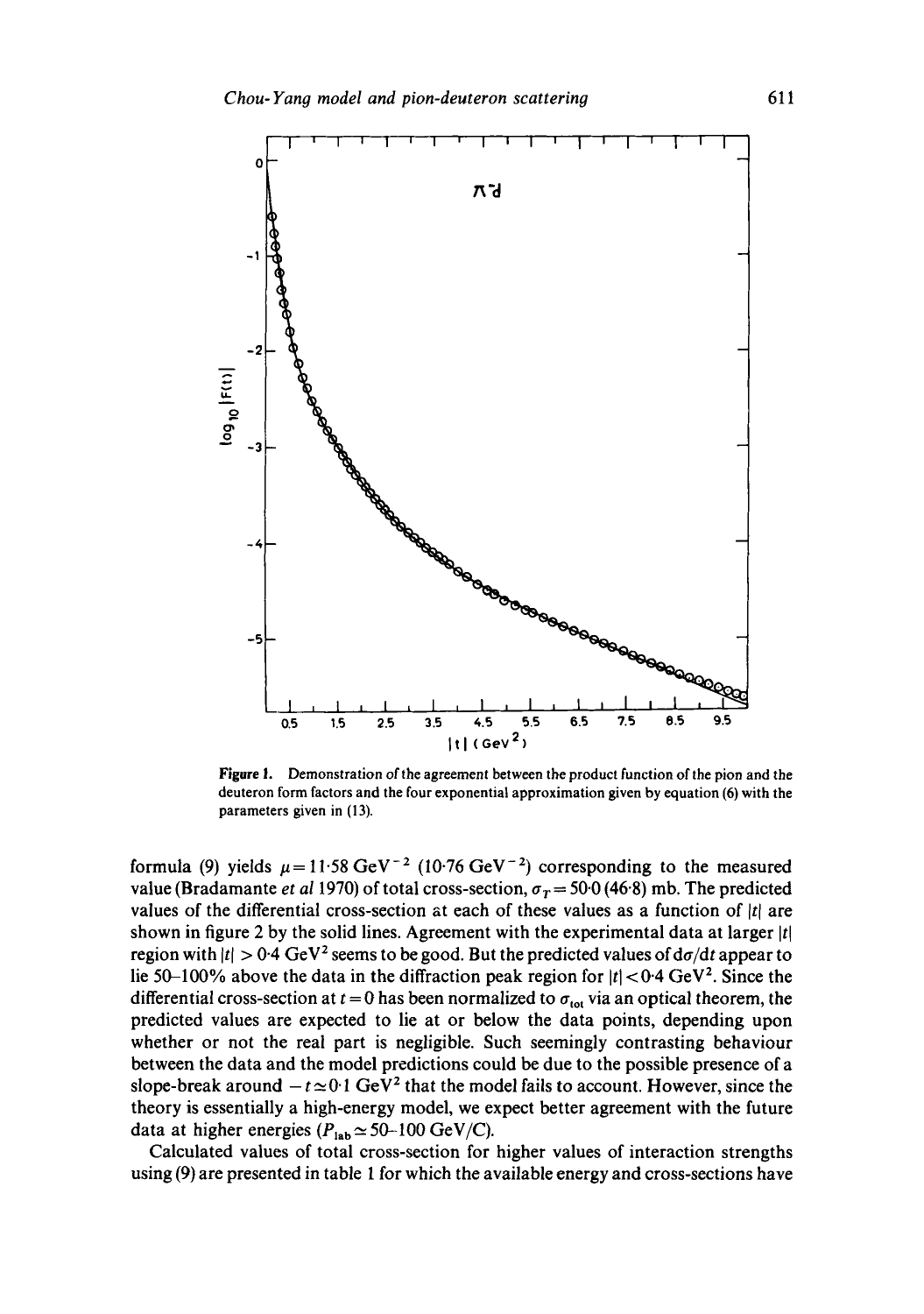

**Figure** 2. Comparison between Chou-Yang model predictions (solid lines) and the available experimental data (circles with dots) at  $P_{\mu b}$ =9 GeV/C and 15.2 GeV/C. The data points for  $|t| \gtrsim 1.01 \text{ GeV}^2$  are at  $P_{\text{lab}} = 8.9 \text{ GeV/C}$ . The unit of  $d\sigma/dt$  is in mb/GeV<sup>2</sup>, in figures 2-4.

| <b>Table 1.</b> Total cross-section for $\pi^{-}d$ |  |  |  |
|----------------------------------------------------|--|--|--|
| scattering as a function of interaction            |  |  |  |
| strength.                                          |  |  |  |

| $\mu$ (GeV <sup>-2</sup> ) | $\sigma_{\tau}$ (mb) |
|----------------------------|----------------------|
| $10-75$                    | 46.80                |
| $11 - 58$                  | 50.00                |
| 15.00                      | 62.81                |
| 17.50                      | 73.44                |
| 20.00                      | 80-22                |
| $25-00$                    | 96.23                |
| 30.00                      | 111.03               |

not been experimentally measured. The predicted values of differential cross-section as a function of |t| are shown in figure 3 for  $\mu = 15.0$ , 17.5, 20.0 and 25 GeV<sup>2</sup>, and also in figure 4 for  $\mu$  = 30 GeV<sup>-2</sup>. We observe that only a shoulder appears in the differential cross-section for  $\mu = 17.5-20$  GeV  $^{-2}$  in the region  $|t| = 0.6-0.8$  GeV<sup>2</sup>, but a conspicuous dip structure appears for  $\mu \gtrsim 25$  GeV<sup>-2</sup>. As  $\mu$  increases from 25 GeV<sup>-2</sup> to 30 GeV<sup>-2</sup>,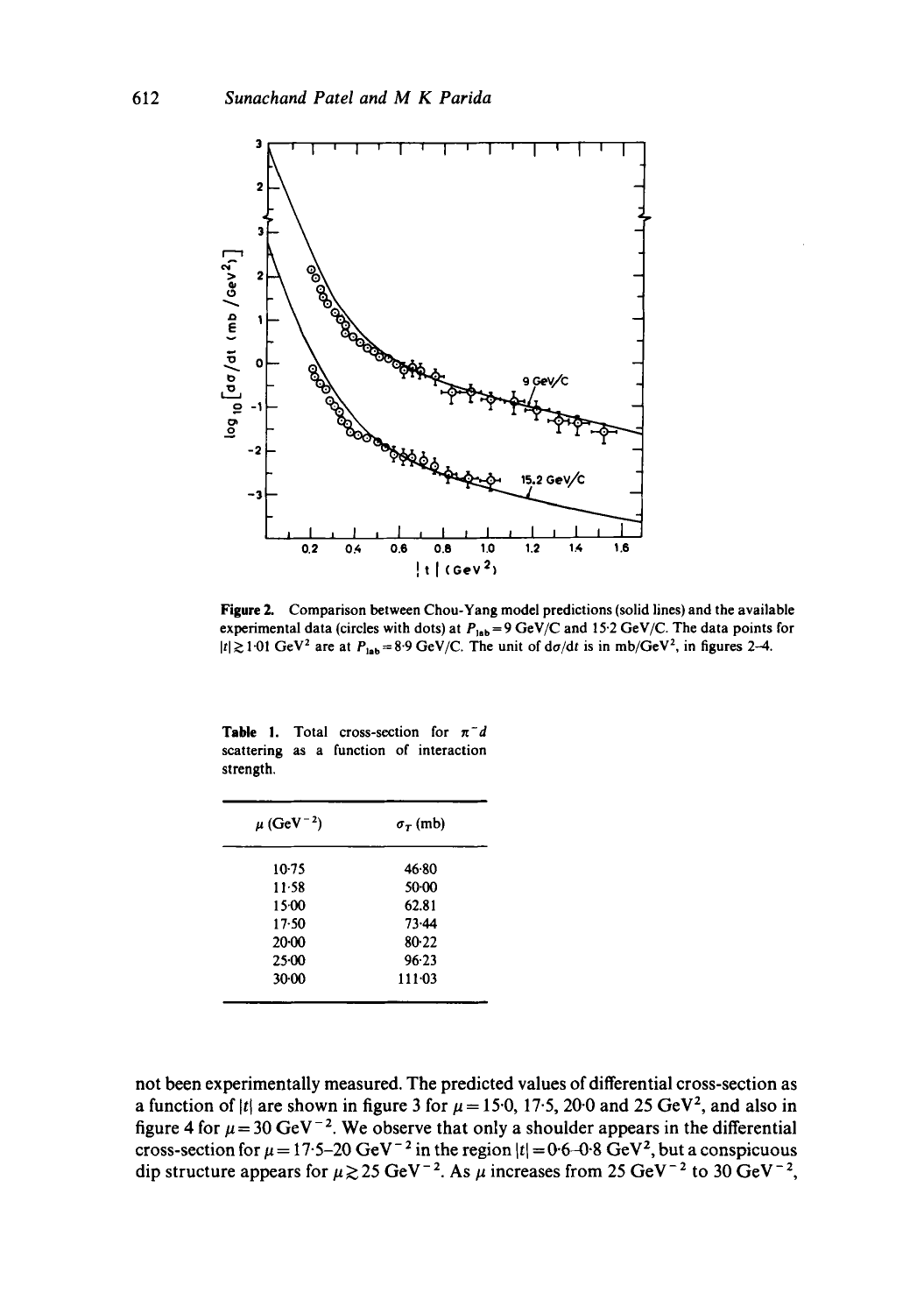

**Figure** 3. Predictions for the differential cross-sections and positions of shoulders, dips, and higher order maxima.

the diffraction peak shrinks and the dip moves from  $|t_d| = 0.55$  GeV<sup>2</sup> to  $|t_d| = 0.4$  GeV<sup>2</sup>. With  $\mu = 30 \text{ GeV}^{-2}$ , the differential cross-section, besides exhibiting the prominent first dip and the second maximum, also displays the presence of a prominent second dip at  $t<sub>d</sub> = 0.7$  GeV<sup>2</sup> and a third maximum in the range  $|t| = 0.9-1.1$  GeV<sup>2</sup>, which is rather broad. As shown in table 1, our calculations for  $\pi^-d$  scattering predict the increase of total cross-section from 62.8 mb to 111 mb with  $\mu$  increasing between 15.0 and  $30 \text{ GeV}^{-2}$ . A plot of the position of the first dip position as a function of total crosssection is shown in figure 5 which can be verified from the total and differential crosssection measurements at very high energies in future. The occurrence of the first dip at the highest position  $|t_a|^{max} \approx 0.5-0.6$  GeV<sup>2</sup> for  $\mu \approx 22-25$  GeV<sup>-2</sup> is in sharp contrast to such positions in *pp* and  $\bar{p}p$  scattering for which  $|t_d|^{max} \geq 1.5$  GeV<sup>2</sup>. Note that our earlier analysis revealed the Chou-Yang model prediction for *pd* scattering to be  $|t_d|^{max} \approx 0.35-0.4 \text{ GeV}^2$  which is also in contrast to *pp, pp* and  $\pi^{\pm}p$  scattering and also somewhat lower than the model prediction for  $\pi^-d$  scattering. Our predictions of differential cross-sections at such energies for which a dip appears are subject to the limitations, as stated in §§ 1 and 4. Using the analogy of the model predictions for  $\pi N$ and *NN* scattering with those in  $\pi d$  and  $pd$  scattering, it is possible to have a rough idea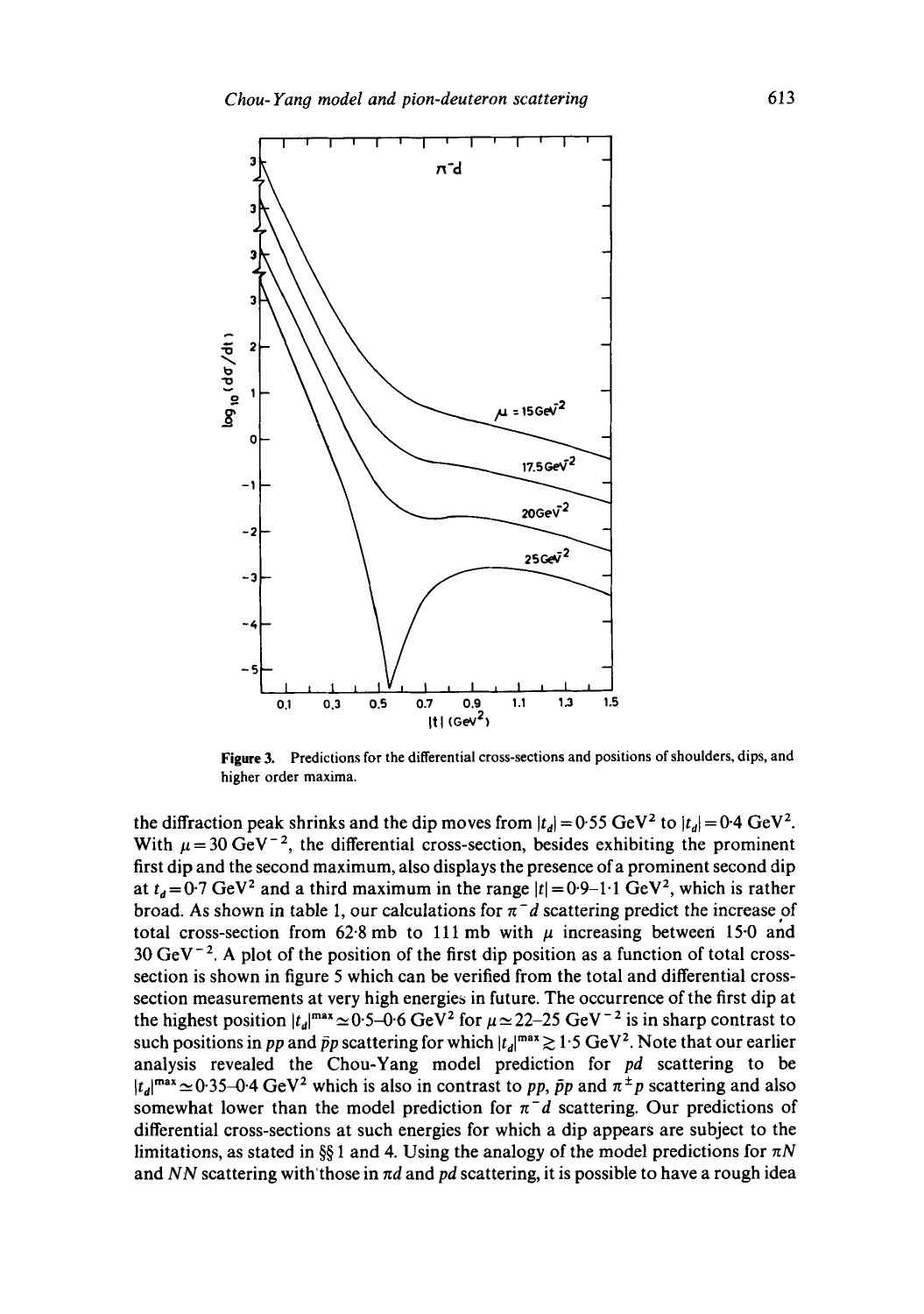

**Figure 4.** Same as figure 3 but for  $\mu = 30 \text{ GeV}^{-2}$ .



**Figure** 5. A plot of given values of total cross-sections and predicted first dip positions at very high energies.

about the approximate energy region for which a shoulder would continue to appear in the  $\pi d$  scattering. It is well known that within  $|t| \lesssim 2 \text{ GeV}^2$ , the dip structure in  $\pi^{\pm} p$ scattering does not set in earlier in energy scale than the *pp* scattering. One of the possible reasons for such a phenomenon in the model may be due to the fact that at a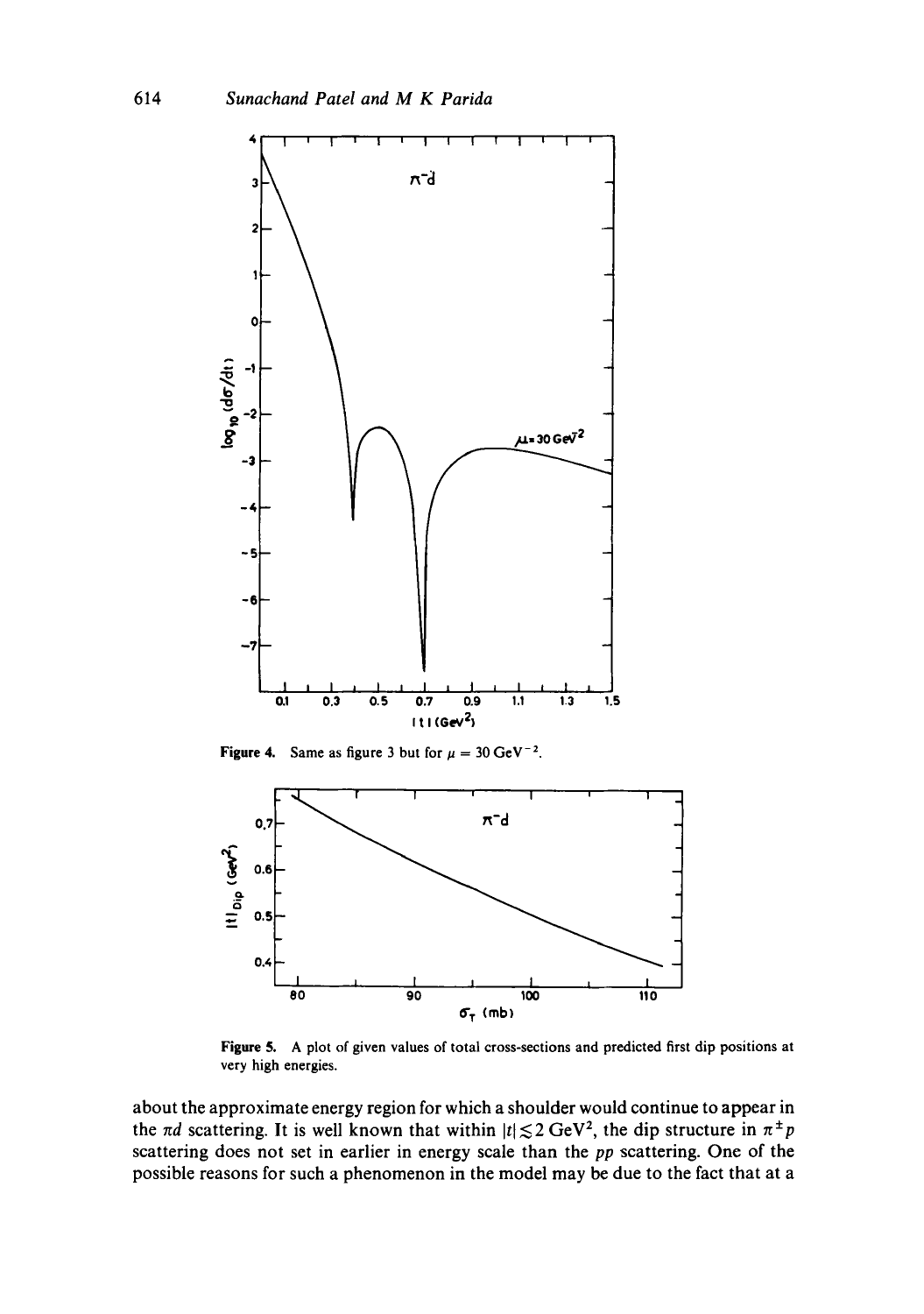given high energy, the total cross-section in  $\pi^{\pm}p$  is less (approximately two-third) than its corresponding value in *pp* scattering. If we expect a similar analogy to be valid between  $pd$  and  $\pi d$  scattering, a shoulder would continue to appear at least until  $P_{lab} \simeq 400 \text{ GeV/C}$  since such a feature has been found among the model predictions for *pd* scattering carried out by us earlier (Parida and Patel 1981).

#### **4. Summary, discussion and limitations**

In this section we briefly summarize and discuss our results and point out limited range of validity of the model predictions in  $\pi^- d$  scattering, in view of the existing critical analyses in *pp* and  $\bar{p}p$  scattering (Amaldi and Schubert 1980; Fearnley 1985). Since the interpolating formulas for the pion and the deuteron electromagnetic form factors are found to reproduce the available form-factor data in the region  $|t| \lesssim 2 \text{ GeV}^2$ , the model predictions are expected to be valid in the same region of  $|t|$  in which the predicted positions of dips and maxima are found'to be confined.

Available experimental data on the differential cross-sections at  $P_{lab}=9.0$  and 15.2 GeV/C agree with the model predictions reasonably well for  $0.4 \le |t| \le 1.5$  GeV<sup>2</sup>; but in the diffraction peak region, when  $|t| < 0.4$  GeV<sup>2</sup>, the predicted cross-section seems to be 50-100% more than the experimental data. Since we have ignored the real part effects completely, the model prediction is expected to be the same as, or less than the available data in the diffraction peak region, depending upon whether the real part effects are negligible, or significant, for such energies. Such type of apparently contrasting behaviour can be understood if the experimental cross-section has a possible slope break around  $-t \approx 0.1$  GeV<sup>2</sup>, for which the model furnishes no exact explanation. Further, by noting that the Chou-Yang model is meant to apply at higher energies, we expect better agreement between the model predictions and the future experimental data for  $P_{lab} \simeq 50-100~\text{GeV}/\text{C}$ . We predict that a shoulder in the differential cross-section would continue to appear in the region  $-t \approx 0.6-0.8$  GeV<sup>2</sup> until such energies for which  $\mu \approx 20 \text{ GeV}^{-2}$  and  $\sigma_T \approx 80 \text{ mb}$ ; but a conspicuous dip structure would appear only for  $\mu \gtrsim 25 \text{ GeV}^{-2}$ , or  $\sigma_{\tau} \gtrsim 90 \text{ mb}$ . As  $\mu$  increases from 25 GeV<sup>-2</sup> to 30 GeV<sup>-2</sup> with increasing energy, the diffraction peak is predicted to shrink and the dip is predicted to move from  $|t_d| \approx 0.55 \text{ GeV}^2$  to  $|t_d| \approx 0.4 \text{ GeV}^2$ . These features of the dip in respect of the energy and the position, at which it is expected to appear, are in sharp contrast to *pp* scattering where the first appearance of the dip takes place at  $P_{\text{lab}} \approx 50-100 \text{ GeV/C}$  and  $|t_d| \lesssim 1.5 \text{ GeV}^2$ . But the highest dip position in  $\pi^- d$ scattering is larger than the corresponding one in *pd* scattering, for which, using the Chou-Yang model, we predicted  $|t_d|^{max} \approx 0.35-0.4$  GeV<sup>2</sup> (Parida and Patel 1981). At present, it is possible to predict the appearance and position of a dip as a function of  $\mu$  or  $\sigma_{\text{tot}}$ , but not as a function of energy, since measurements of  $\sigma_{\text{tot}}$  at sufficiently high energies are not available.

As discussed in § 1, detailed analyses of the  $pp$  and  $\bar{p}p$  differential cross-section data at the ISR and CERN collider energies have revealed that the Chou-Yang model fails to account for the observed variation of the differential cross-section near and away from the dip region. Also it fails to account for the observed slope break at  $|t|=0.1$  GeV<sup>2</sup> in *pp* scattering. Despite these and other failures, the gross features of the forward peak upto  $|t| \approx 1.1$  GeV<sup>2</sup> in *pp* at the ISR energies and  $|t| \approx 0.75$  GeV<sup>2</sup> in *pp* at the collider energies are described by the model reasonably well. Also, as noted by Chou and Yang